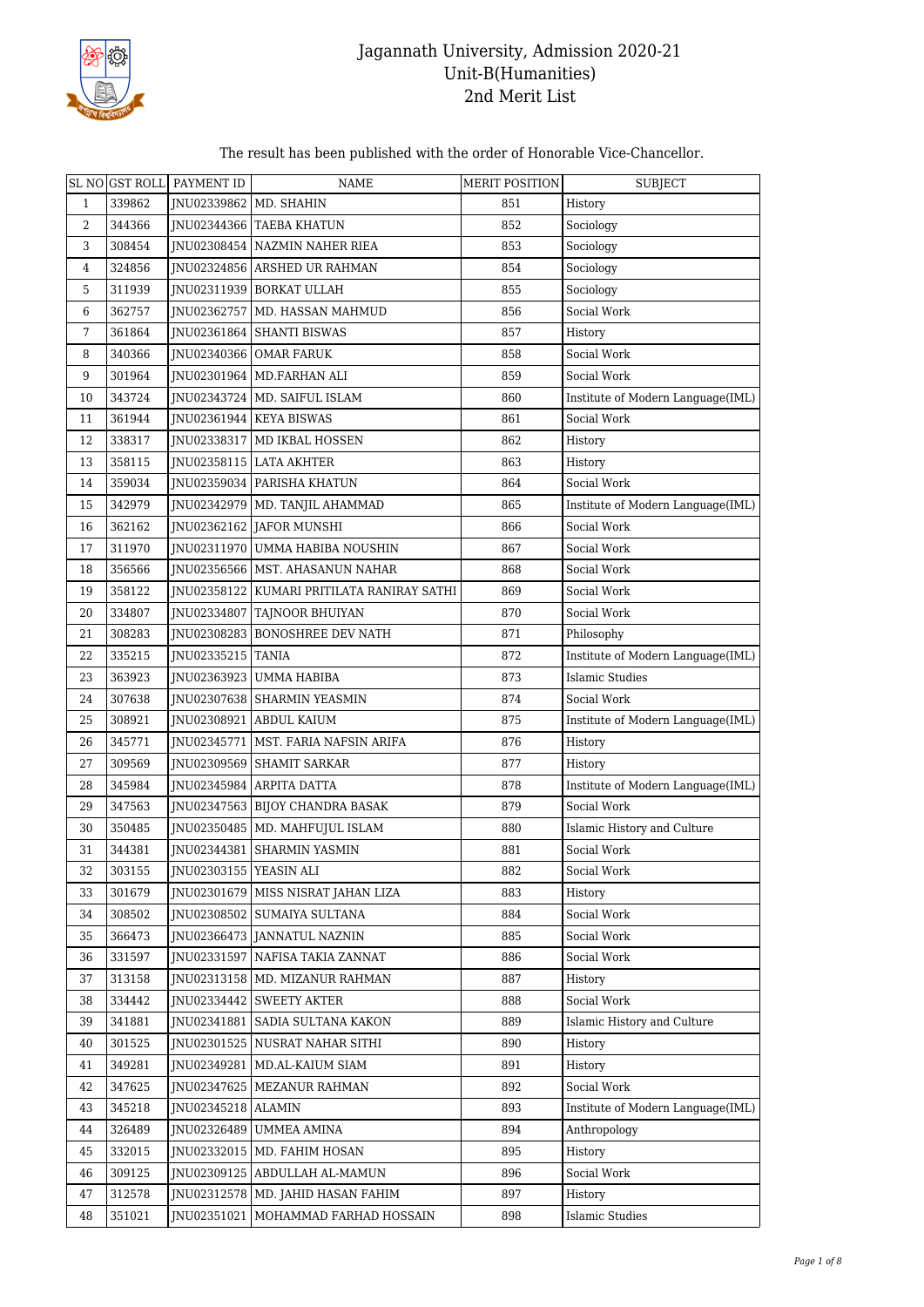

| 49 | 308818 |                         | INU02308818 POPY RANI DAS                | 899 | Social Work                       |
|----|--------|-------------------------|------------------------------------------|-----|-----------------------------------|
| 50 | 300279 |                         | JNU02300279 FARIHA TASNIM ASHA           | 900 | Social Work                       |
| 51 | 358407 |                         | INU02358407   MST. HANUFA HENA RIPA      | 901 | History                           |
| 52 | 334424 |                         | JNU02334424 TANZILA KHANOM               | 902 | Social Work                       |
| 53 | 366781 |                         | JNU02366781   MUNNI KHATUN               | 903 | Institute of Modern Language(IML) |
| 54 | 349214 |                         | JNU02349214   MD. TOFFAEL HOSSEN         | 904 | Social Work                       |
| 55 | 360637 |                         | JNU02360637   MOST. AKHI AKTER BANNA     | 905 | History                           |
| 56 | 342937 |                         | JNU02342937   RAHIMA AKTER               | 906 | Social Work                       |
| 57 | 331850 |                         | JNU02331850   MD. HOSANUR ISLAM          | 907 | Social Work                       |
| 58 | 358583 |                         | JNU02358583   MOST. FATEMATUZ JOHORA EMA | 908 | Social Work                       |
| 59 | 356256 |                         | JNU02356256 ROKEYA KHATUN                | 909 | Social Work                       |
| 60 | 302156 |                         | JNU02302156   MD. ARIFUL ISLAM           | 910 | Social Work                       |
| 61 | 331340 |                         | JNU02331340 FOYSOL PARVEZ KHAN           | 911 | Philosophy                        |
| 62 | 358156 |                         | JNU02358156   MARFUA AKTER               | 912 | History                           |
| 63 | 310835 |                         | JNU02310835 AFSANA MIMI                  | 913 | History                           |
| 64 | 341717 |                         | JNU02341717   SUMAIYA TABASSUM TARIN     | 914 | Islamic History and Culture       |
| 65 | 335896 |                         | INU02335896   MITUL HOSSAIN              | 915 | Social Work                       |
| 66 | 360356 |                         | JNU02360356   MD. JONY KHANDOKAR         | 916 | Social Work                       |
| 67 | 346451 |                         | INU02346451 ARPITA CHAKRABORTY           | 917 | Institute of Modern Language(IML) |
| 68 | 302418 |                         | JNU02302418   MD. JIHAD HOSSEN           | 918 | History                           |
| 69 | 344235 |                         | JNU02344235   PARVIN AKTER MUNNI         | 919 | History                           |
| 70 | 302915 |                         | JNU02302915   MD. TAJMIM ALAM            | 920 | Social Work                       |
| 71 | 334198 |                         | JNU02334198   SANJIDA AKTER              | 921 | Islamic History and Culture       |
| 72 | 346159 |                         | JNU02346159 FARJANA KHATUN               | 922 | Social Work                       |
| 73 | 301720 |                         | JNU02301720   SUZANA TASNIN BOISHAKHI    | 923 | Philosophy                        |
| 74 | 303642 |                         | JNU02303642   MD SHAMIM HOSSAIN          | 924 | Social Work                       |
| 75 | 303196 |                         | JNU02303196   MD ARAFAT HOSSAIN          | 925 | Social Work                       |
| 76 | 336348 |                         | JNU02336348 ABDULLAH AL KAWSAR           | 926 | <b>Islamic Studies</b>            |
| 77 | 356631 |                         | JNU02356631   SADIA NAJNIN               | 927 | History                           |
| 78 | 334106 |                         | JNU02334106   RAHNUMA NURAIN BUSHRA      | 928 | History                           |
| 79 | 317817 |                         | JNU02317817   MD. TOUFIQ HASAN           | 929 | Social Work                       |
| 80 | 341084 |                         | JNU02341084 SHAHADAT HOSEN               | 930 | History                           |
| 81 | 325875 |                         | JNU02325875 SAZIB KARMAKAR               | 931 | History                           |
| 82 | 303091 |                         | JNU02303091   MD. JINNATUL ISLAM         | 932 | History                           |
| 83 | 361559 |                         | JNU02361559   BABITA SIKDER              | 933 | Social Work                       |
| 84 | 309742 |                         | INU02309742   MD. FAIJUL ISLAM           | 934 | Islamic History and Culture       |
| 85 | 311917 |                         | JNU02311917   TAMZID FERDOUSH            | 935 | Anthropology                      |
| 86 | 334213 |                         | JNU02334213   MEHRUN NESA                | 936 | Social Work                       |
| 87 | 302741 | JNU02302741   SK. JAMIL |                                          | 937 | History                           |
| 88 | 351382 | JNU02351382 MD. FAHIM   |                                          | 938 | History                           |
| 89 | 316327 | JNU02316327             | MD. HUMAYUN KABIR                        | 939 | Social Work                       |
| 90 | 362257 |                         | JNU02362257 ALEX SHAKTI PANDEY           | 940 | Institute of Modern Language(IML) |
| 91 | 314339 |                         | JNU02314339   MD. ANWAR HOSSAIN          | 941 | Philosophy                        |
| 92 | 357514 |                         | JNU02357514   MD. SHAHJALAL              | 942 | Social Work                       |
| 93 | 344339 |                         | JNU02344339   MOMOTAJ KHATUN TANIA       | 943 | Social Work                       |
| 94 | 338015 |                         | JNU02338015   MD. RIAZ UDDIN             | 944 | Social Work                       |
| 95 | 365112 | JNU02365112             | MD. OMAR FARUK KHAN                      | 945 | Islamic History and Culture       |
| 96 | 332749 |                         | JNU02332749 ZIA UDDIN SAYEM              | 946 | Social Work                       |
| 97 | 328511 |                         | JNU02328511   MASUD PERVEZ               | 947 | History                           |
| 98 | 313591 | JNU02313591             | MOST. JANNATUN MAOWA AKHI                | 948 | Social Work                       |
| 99 | 315566 |                         | JNU02315566   MD. SUJON RANA             | 949 | History                           |
|    |        |                         |                                          |     |                                   |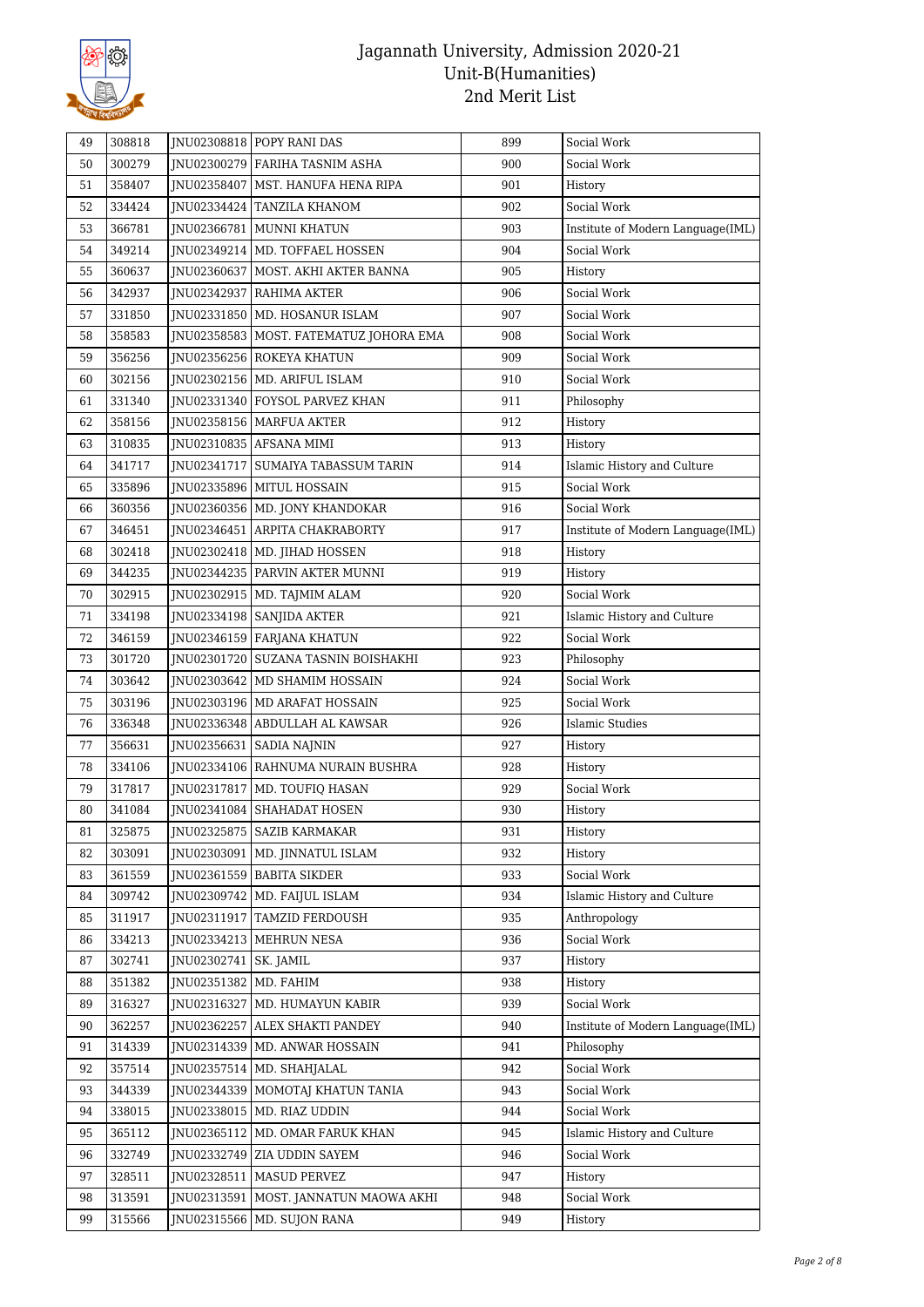

| 100 | 300371 |                           | JNU02300371   MST. MUKTI KHATUN        | 950  | Social Work                        |
|-----|--------|---------------------------|----------------------------------------|------|------------------------------------|
| 101 | 308102 |                           | INU02308102 AMENA KHATUN ASHA          | 951  | Social Work                        |
| 102 | 328761 |                           | JNU02328761   MD. MITHU ALI            | 952  | Social Work                        |
| 103 | 362481 |                           | JNU02362481   MAFIJUL ISLAM            | 953  | Social Work                        |
| 104 | 301972 |                           | JNU02301972   MONIR HOSSAIN            | 954  | Social Work                        |
| 105 | 318870 |                           | JNU02318870   MD. ABU SUFIEN SARKER    | 955  | Social Work                        |
| 106 | 350986 |                           | JNU02350986   MOHAMMED SAHABI ALAM     | 956  | Islamic History and Culture        |
| 107 | 337316 |                           | INU02337316   MD. JABER HOSSAIN        | 957  | Social Work                        |
| 108 | 342292 |                           | JNU02342292   FARZANA AKTER            | 958  | Islamic History and Culture        |
| 109 | 364055 | JNU02364055   BRISTI DEVI |                                        | 959  | Social Work                        |
| 110 | 359267 |                           | JNU02359267   SHANTONA BEGUM MISTY     | 960  | History                            |
| 111 | 335146 |                           | JNU02335146   HAFSAAKTER               | 961  | Islamic History and Culture        |
| 112 | 363839 |                           | JNU02363839   ARMIN JAHAN              | 962  | History                            |
| 113 | 326748 |                           | INU02326748   MD. ROCKY HOSSAIN        | 963  | History                            |
| 114 | 358086 | JNU02358086   AFIA IBNAT  |                                        | 964  | Anthropology                       |
| 115 | 364765 |                           | INU02364765   MD. MOHIB BULLAH         | 965  | Islamic History and Culture        |
| 116 | 311288 |                           | JNU02311288   FATEMA AKTER JOTHI       | 966  | Anthropology                       |
| 117 | 325937 |                           | INU02325937   MST. MYSHA AKTER LIKHA   | 967  | History                            |
| 118 | 348156 |                           | JNU02348156   ADNAN SALEHIN            | 968  | Philosophy                         |
| 119 | 313246 |                           | JNU02313246   MD. ABDULLAH AL-AMIN     | 969  | Anthropology                       |
| 120 | 302219 |                           | JNU02302219   MD EKRAMUL HAQUE         | 970  | History                            |
| 121 | 302702 |                           | JNU02302702   MD TUSHER ALI            | 971  | Philosophy                         |
| 122 | 362404 | JNU02362404   MD. NAYEM   |                                        | 972  | History                            |
| 123 | 303531 |                           | JNU02303531   AKIDUL MOLLIK            | 973  | Islamic History and Culture        |
| 124 | 364834 |                           | JNU02364834   MD.ENAMUL HAQUE          | 974  | Philosophy                         |
| 125 | 337899 |                           | JNU02337899   MD. ELIAS PARVEZ         | 975  | Institute of Modern Language(IML)  |
| 126 | 307705 |                           | JNU02307705   TOUHID AHMED             | 976  | Institute of Modern Language(IML)  |
| 127 | 346073 |                           | JNU02346073   TOMA RANI SHIL           | 977  | History                            |
| 128 | 346124 |                           | JNU02346124   LABONY AKTER LIZA        | 978  | History                            |
| 129 | 366915 |                           | JNU02366915   MD. JAKIR HOSSAIN        | 979  | Philosophy                         |
| 130 | 307069 |                           | JNU02307069 SHUAIB AHMAD CHOWDHURY     | 980  | History                            |
| 131 | 313193 |                           | JNU02313193   MD. SHADIN AHMED JOY     | 981  | Islamic History and Culture        |
| 132 | 332050 |                           | JNU02332050 MD. SAKIB AL HASAN         | 982  | Anthropology                       |
| 133 | 346150 |                           | INU02346150   SWARNA RANI SARKER       | 983  | History                            |
| 134 | 302900 |                           | JNU02302900   MD. TANZID AHMMED        | 984  | Philosophy                         |
| 135 | 331619 |                           | JNU02331619 ASHYK NEWAZ AHMED          | 985  | Anthropology                       |
| 136 | 318259 |                           | INU02318259 MD. SHAHIN ALAM            | 986  | History                            |
| 137 | 326676 |                           | JNU02326676   MST. SHANTA ISLAM        | 987  | History                            |
| 138 | 306628 |                           | JNU02306628 PRIYOTUSH ROY              | 988  | History                            |
| 139 | 315843 |                           | JNU02315843   MD. RAHIMUL ALI          | 989  | History                            |
| 140 | 359523 |                           | JNU02359523   MD. SHOHIDUL ISLAM       | 990  | History                            |
| 141 | 329124 |                           | JNU02329124   MD. GOLAM RABBANI SARKAR | 991  | Institute of Modern Language (IML) |
| 142 | 352719 | JNU02352719   SADIA NUR   |                                        | 992  | History                            |
| 143 | 301611 |                           | JNU02301611   TANZIM AHMED TUHIN       | 993  | History                            |
| 144 | 334646 |                           | JNU02334646 NUSRAT BILLAH              | 994  | Islamic History and Culture        |
| 145 | 326214 | JNU02326214               | SABIRA ANJUM                           | 995  | Anthropology                       |
| 146 | 355995 |                           | JNU02355995   MST. AFIFA ANZUM ESHA    | 996  | Islamic History and Culture        |
| 147 | 308200 |                           | JNU02308200 FARZANA AKTER BRISTY       | 997  | Islamic History and Culture        |
| 148 | 300186 |                           | JNU02300186   MST. JANNATUL FERDAOUS   | 998  | History                            |
| 149 | 323263 | JNU02323263               | <b>SOHEL RANA</b>                      | 999  | Institute of Modern Language(IML)  |
| 150 | 324263 |                           | JNU02324263   AFROJA AKTER ACHOL       | 1000 | Islamic History and Culture        |
|     |        |                           |                                        |      |                                    |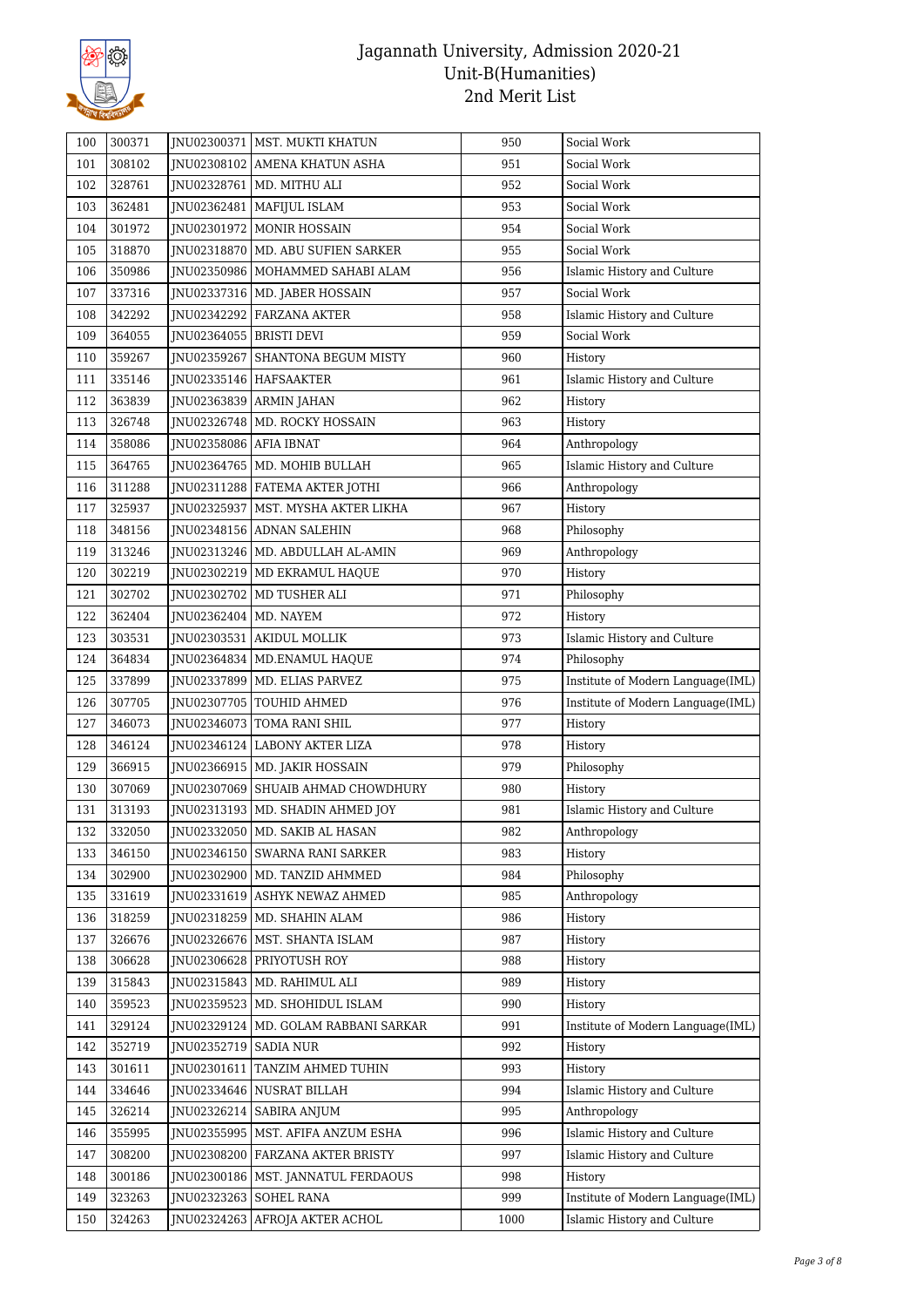

| 151 | 356103 |                         | JNU02356103   MUSLIMA KHATUN           | 1001 | Islamic History and Culture       |
|-----|--------|-------------------------|----------------------------------------|------|-----------------------------------|
| 152 | 356509 |                         | JNU02356509 JAKIA KHATUN               | 1002 | History                           |
| 153 | 331309 |                         | INU02331309 AMINUL HAQUE BAPPI         | 1003 | Philosophy                        |
| 154 | 326409 |                         | JNU02326409   UMMA AMARA ISLAM         | 1004 | Anthropology                      |
| 155 | 346964 |                         | JNU02346964   JAKARIA IMRAN KHAN       | 1005 | History                           |
| 156 | 314911 | JNU02314911   MD. ELIAS |                                        | 1006 | <b>Islamic Studies</b>            |
| 157 | 313351 |                         | JNU02313351   MOST. RAJINA KHATUN      | 1007 | Institute of Modern Language(IML) |
| 158 | 312479 |                         | JNU02312479   MD. NAZMUL SIKDER        | 1008 | History                           |
| 159 | 315495 |                         | JNU02315495   MD. SAJEDUR RAHMAN       | 1009 | Anthropology                      |
| 160 | 349138 |                         | JNU02349138   MD. AHAD MIA             | 1010 | History                           |
| 161 | 355606 | JNU02355606   EAMIN MIA |                                        | 1011 | Islamic History and Culture       |
| 162 | 366307 |                         | JNU02366307   MD ALBIR HOSSAIN         | 1012 | History                           |
| 163 | 339186 | JNU02339186   ROBIN     |                                        | 1013 | Institute of Modern Language(IML) |
| 164 | 325333 | JNU02325333   ABU TAHER |                                        | 1014 | Philosophy                        |
| 165 | 327278 |                         | INU02327278 ASHIK ISLAM                | 1015 | History                           |
| 166 | 358866 |                         | <b>INU02358866   RAKTIMA RANI ROY</b>  | 1016 | History                           |
| 167 | 364675 |                         | JNU02364675   TOUHID AHMED RIKON       | 1017 | History                           |
| 168 | 346020 |                         | JNU02346020   MARGIA ANGUM NIPO        | 1018 | History                           |
| 169 | 320507 |                         | JNU02320507   ISRAT JAHAN MEEM         | 1019 | Islamic History and Culture       |
| 170 | 344086 |                         | JNU02344086   EMAM HOSSEN              | 1020 | History                           |
| 171 | 353069 |                         | INU02353069   MAREA ANJUM              | 1021 | History                           |
| 172 | 318620 |                         | JNU02318620   MD. RIPON MIA            | 1022 | History                           |
| 173 | 309263 |                         | JNU02309263   SAJAL BISWAS             | 1023 | Philosophy                        |
| 174 | 349280 |                         | JNU02349280   MD.SOHRAB HOSEN          | 1024 | History                           |
| 175 | 300806 |                         | JNU02300806 ARPITA BISWAS              | 1025 | Philosophy                        |
| 176 | 348696 |                         | JNU02348696   MD. NAFIZ MIA            | 1026 | Anthropology                      |
| 177 | 364641 |                         | JNU02364641   MD. SAYED KHAN           | 1027 | History                           |
| 178 | 311232 |                         | JNU02311232   SADIA ISLAM              | 1028 | History                           |
| 179 | 358276 |                         | JNU02358276 UMME AMMARA BITHI          | 1029 | History                           |
| 180 | 334621 |                         | JNU02334621   MARIYA AKTER TAMANNA     | 1030 | Institute of Modern Language(IML) |
| 181 | 345114 |                         | JNU02345114   MD. NAEEM MIA            | 1031 | Anthropology                      |
| 182 | 364926 |                         | JNU02364926   MD. BAIZID KHAN          | 1032 | Islamic History and Culture       |
| 183 | 357136 |                         | JNU02357136 MD. MAMUN HOSSAIN          | 1033 | Philosophy                        |
| 184 | 326154 | JNU02326154             | SONDHI KUNDU                           | 1034 | Philosophy                        |
| 185 | 356269 |                         | JNU02356269 TANJINA TABASSUM           | 1035 | Philosophy                        |
| 186 | 341322 |                         | <b>INU02341322   MD. AL-AMIN</b>       | 1036 | Islamic History and Culture       |
| 187 | 309180 |                         | JNU02309180   TAJUL ISLAM TASIN        | 1037 | Anthropology                      |
| 188 | 317778 |                         | JNU02317778   MD. RAFIUL HASAN PRODHAN | 1038 | Islamic History and Culture       |
| 189 | 308177 | JNU02308177             | <b>MITU KHATUN</b>                     | 1039 | Islamic History and Culture       |
| 190 | 309285 | JNU02309285             | MD. EASIN ALI                          | 1040 | Islamic History and Culture       |
| 191 | 358050 |                         | JNU02358050   MARZANA RAHMAN ANIKA     | 1041 | <b>Islamic Studies</b>            |
| 192 | 358205 |                         | JNU02358205   SHARMILI SHARMIN         | 1042 | Philosophy                        |
| 193 | 300278 | JNU02300278             | SHATHI SAHA                            | 1043 | Islamic History and Culture       |
| 194 | 341725 | JNU02341725             | RAJIA SULTANA                          | 1044 | Islamic History and Culture       |
| 195 | 308034 |                         | JNU02308034   JANNATI NAIMA JIM        | 1045 | Anthropology                      |
| 196 | 361069 | JNU02361069   EBRAHIM   |                                        | 1046 | Islamic History and Culture       |
| 197 | 336716 |                         | JNU02336716 JONAID AHAMMED             | 1047 | Anthropology                      |
| 198 | 344898 |                         | JNU02344898 TANOY CHANDRA DAS          | 1048 | Institute of Modern Language(IML) |
| 199 | 356045 |                         | JNU02356045   MST. NIPA KHATUN         | 1049 | Islamic History and Culture       |
| 200 | 354963 |                         | JNU02354963   MD. ASADUZZAMAN          | 1050 | Islamic History and Culture       |
| 201 | 309109 |                         | JNU02309109   AL-AMIN BISWAS           | 1051 | Islamic History and Culture       |
|     |        |                         |                                        |      |                                   |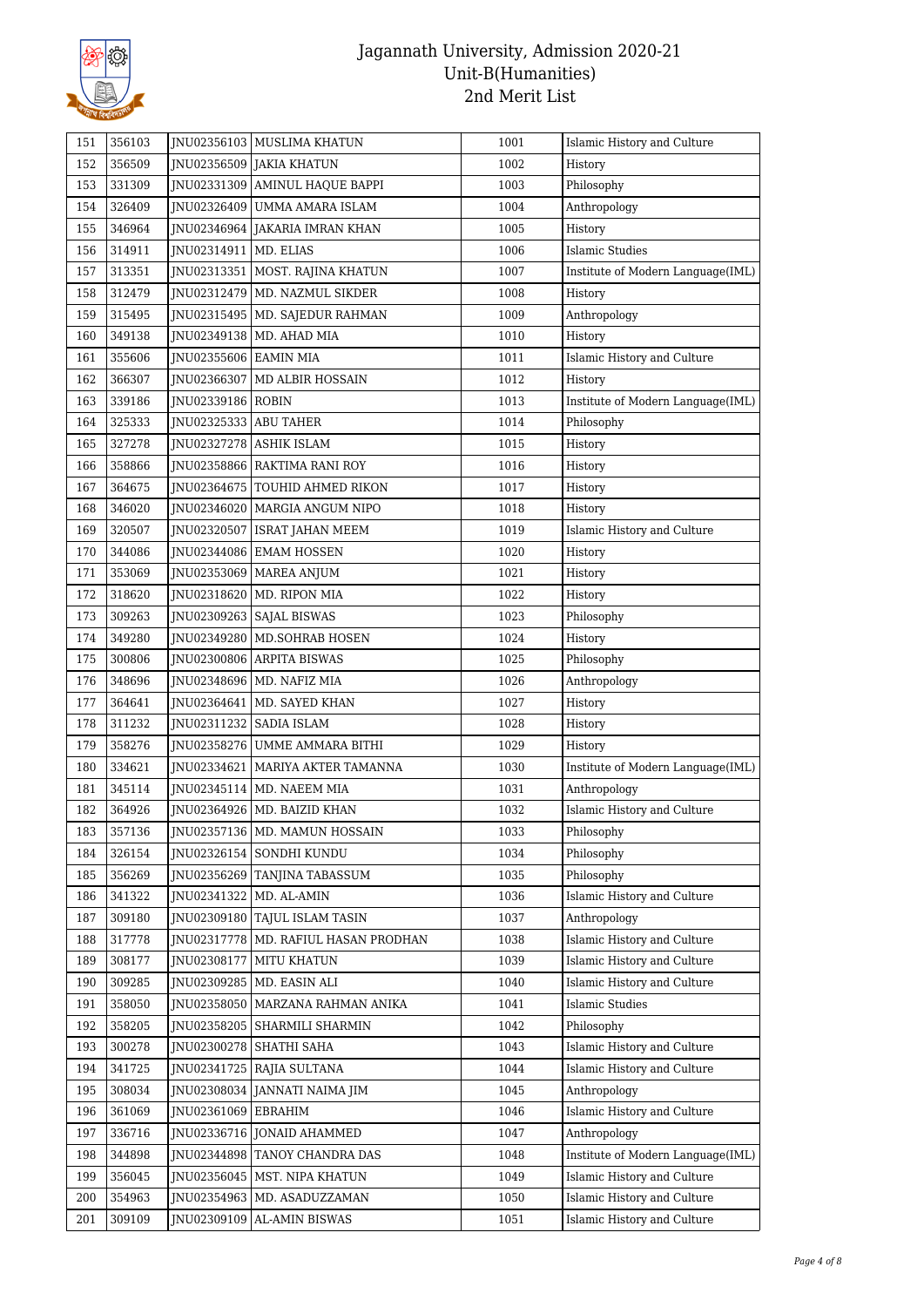

| 202 | 328616 |                         | JNU02328616   MD. SAJIB HOSSAIN        | 1052 | Islamic History and Culture |
|-----|--------|-------------------------|----------------------------------------|------|-----------------------------|
| 203 | 314878 |                         | JNU02314878   MISRUL AMIN SAZIB        | 1053 | Anthropology                |
| 204 | 359334 |                         | INU02359334   MAKSUDA BINTE MOSTAFIZUR | 1054 | Islamic History and Culture |
| 205 | 321500 |                         | JNU02321500   MD. SULTAN HOSEN         | 1055 | Islamic History and Culture |
| 206 | 318045 | JNU02318045             | MD. ABDUR RAZZAK                       | 1056 | Islamic History and Culture |
| 207 | 362672 |                         | JNU02362672   MD. OMAR ALI LASKER      | 1057 | Islamic Studies             |
| 208 | 334529 |                         | JNU02334529   JAHANARA PARVEEN ZINIA   | 1058 | Islamic History and Culture |
| 209 | 328200 | JNU02328200   HALIMA    |                                        | 1059 | Philosophy                  |
| 210 | 320603 |                         | JNU02320603 SANJIDA BILKIS SIMA        | 1060 | Philosophy                  |
| 211 | 340303 |                         | JNU02340303   MD. MEHEDI HASAN         | 1061 | Philosophy                  |
| 212 | 315917 |                         | INU02315917   MD. SHAMIM ISLAM         | 1062 | Islamic History and Culture |
| 213 | 328708 |                         | JNU02328708   MD. MAHMUD HASAN         | 1063 | Islamic History and Culture |
| 214 | 327971 |                         | JNU02327971   MOHAMMOD ALI             | 1064 | Islamic History and Culture |
| 215 | 364811 | JNU02364811             | MD. ABU SAYED                          | 1065 | Islamic History and Culture |
| 216 | 332753 |                         | JNU02332753   MD. SIDDIKULLAH          | 1066 | Islamic History and Culture |
| 217 | 324561 |                         | JNU02324561   S. R. AL-AMIN SHADHEEN   | 1067 | Philosophy                  |
| 218 | 337500 |                         | JNU02337500   MOONTAHA AFROJ           | 1068 | Anthropology                |
| 219 | 342847 | JNU02342847             | <b>JUI RANI BANIK</b>                  | 1069 | Anthropology                |
| 220 | 353968 |                         | INU02353968   MD. MEHEDI HASAN SIKDAR  | 1070 | Islamic History and Culture |
| 221 | 366629 | JNU02366629             | SAMANTA ISLAM SETU                     | 1071 | Philosophy                  |
| 222 | 313313 | JNU02313313             | MOST. NURUN NAHAR NEERA                | 1072 | Anthropology                |
| 223 | 313622 |                         | JNU02313622   SADIA JAHAN              | 1073 | Anthropology                |
| 224 | 366899 | JNU02366899             | MAHI MOSTAFA NAHIN                     | 1074 | <b>Islamic Studies</b>      |
| 225 | 335086 |                         | JNU02335086   SHINHA AKTER TUSIN       | 1075 | Anthropology                |
| 226 | 320324 |                         | JNU02320324 SADIA NUR TORY             | 1076 | Islamic History and Culture |
| 227 | 352676 |                         | JNU02352676   ORNIA SULTANA ONTI       | 1077 | Islamic History and Culture |
| 228 | 320635 |                         | JNU02320635   MST. ZANNATI KHATUN      | 1078 | Islamic History and Culture |
| 229 | 360616 |                         | JNU02360616   FARUQUE AHMED            | 1079 | Philosophy                  |
| 230 | 311567 | JNU02311567             | MD. MAHBUBUR RAHMAN                    | 1080 | Islamic History and Culture |
| 231 | 325995 | JNU02325995             | <b>SALIMA NABI</b>                     | 1081 | Islamic History and Culture |
| 232 | 343587 | JNU02343587             | TASNIM AHMED                           | 1082 | <b>Islamic Studies</b>      |
| 233 | 337005 | JNU02337005             | SAIFUL ISLAM                           | 1083 | Islamic History and Culture |
| 234 | 313331 |                         | JNU02313331   MOST. SHAMPA AKTER       | 1084 | Islamic History and Culture |
| 235 | 345732 | JNU02345732             | NUSRAT ISLAM RAME                      | 1085 | Anthropology                |
| 236 | 328010 |                         | JNU02328010   MD. SUZAN RANA           | 1086 | Anthropology                |
| 237 | 360097 |                         | JNU02360097   MD. KAWSER MAHMUD NAHID  | 1087 | Islamic History and Culture |
| 238 | 337030 | JNU02337030             | HOSSAIN AHMMED APU                     | 1088 | Philosophy                  |
| 239 | 318826 |                         | JNU02318826   MD. AMINUR RAHMAN        | 1089 | <b>Islamic Studies</b>      |
| 240 | 356903 |                         | JNU02356903   MD. SAKIBUL ISLAM        | 1090 | Philosophy                  |
| 241 | 320770 | JNU02320770             | <b>LABONI AKTER</b>                    | 1091 | <b>Islamic Studies</b>      |
| 242 | 313824 | JNU02313824             | MST. ROKSANA AKTHER TRISHNA            | 1092 | Philosophy                  |
| 243 | 346445 | JNU02346445             | TUMPA AKTER                            | 1093 | Anthropology                |
| 244 | 307876 |                         | JNU02307876   SADIA AKTER JERIN        | 1094 | Islamic History and Culture |
| 245 | 358964 |                         | JNU02358964   MST. MORSHEDA KHATUN     | 1095 | Anthropology                |
| 246 | 320576 | JNU02320576   MST. RIMA |                                        | 1096 | <b>Islamic Studies</b>      |
| 247 | 340537 | JNU02340537             | NUPUR KHATUN                           | 1097 | Philosophy                  |
| 248 | 361808 | JNU02361808             | <b>SETU KHANAM</b>                     | 1098 | Islamic History and Culture |
| 249 | 315472 | JNU02315472   SAGOR ROY |                                        | 1099 | Philosophy                  |
| 250 | 351060 | JNU02351060             | MD. EPON HOSSAIN                       | 1100 | Islamic History and Culture |
| 251 | 327231 | JNU02327231             | MD. SANOWAR HOSSAIN TOPU               | 1101 | Anthropology                |
| 252 | 347739 |                         | JNU02347739   MD SAMEEM MIA            | 1102 | <b>Islamic Studies</b>      |
|     |        |                         |                                        |      |                             |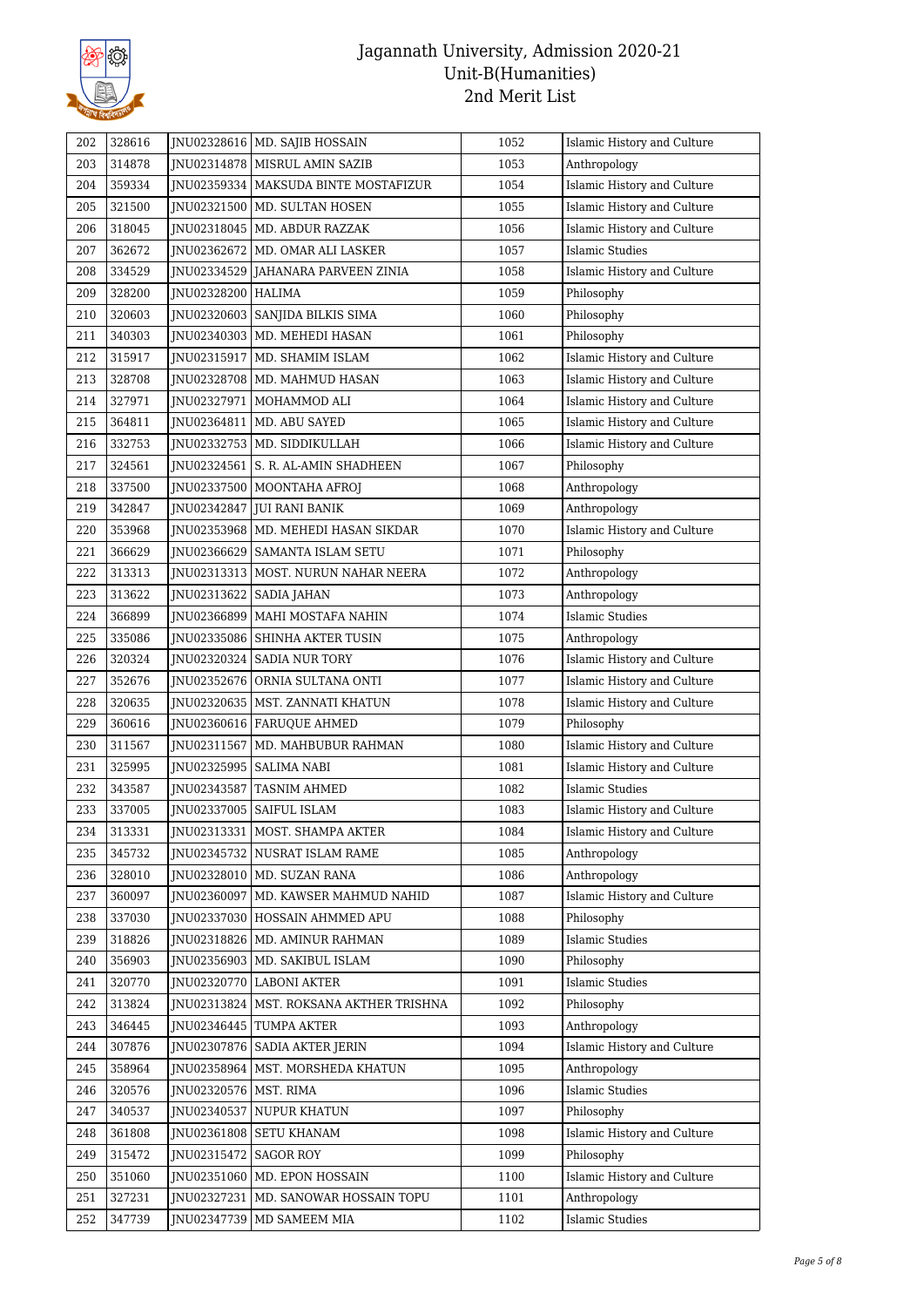

| 253 | 346649 |                          | JNU02346649   RAJIA KHANAM TANGILA  | 1103 | Islamic History and Culture |
|-----|--------|--------------------------|-------------------------------------|------|-----------------------------|
| 254 | 357371 |                          | JNU02357371   MD. ABDUL JABBER      | 1104 | Philosophy                  |
| 255 | 328409 |                          | JNU02328409   MD. LOTIFUL HOSSAIN   | 1105 | Anthropology                |
| 256 | 313538 |                          | JNU02313538 TOMA RANI ROY           | 1106 | Philosophy                  |
| 257 | 334262 |                          | JNU02334262   KAMRUN NAHAR          | 1107 | Anthropology                |
| 258 | 362123 |                          | JNU02362123 SAMIRAN BISWAS          | 1108 | Philosophy                  |
| 259 | 331465 | JNU02331465 ABID AHMED   |                                     | 1109 | Islamic History and Culture |
| 260 | 328340 |                          | JNU02328340 TUSAR TASEL             | 1110 | Philosophy                  |
| 261 | 334267 |                          | JNU02334267 SEMU AKTER ANONNA       | 1111 | Anthropology                |
| 262 | 361234 |                          | JNU02361234   MD. SUMON MIA         | 1112 | Islamic Studies             |
| 263 | 359692 |                          | JNU02359692 UMMA TASNIM RINTHY      | 1113 | Islamic History and Culture |
| 264 | 353929 |                          | JNU02353929   HABIBULLAH MOLLA      | 1114 | Islamic History and Culture |
| 265 | 366931 |                          | JNU02366931   MD. SUNAHAR ALI       | 1115 | Islamic History and Culture |
| 266 | 360707 | JNU02360707   SAGOR MIA  |                                     | 1116 | Anthropology                |
| 267 | 300223 |                          | JNU02300223   MST. IRIN AKTER MIM   | 1117 | Philosophy                  |
| 268 | 337918 |                          | JNU02337918   MD. JUBEAR KARIM      | 1118 | Philosophy                  |
| 269 | 302276 |                          | JNU02302276   MD.NAYON HOSSEN       | 1119 | Anthropology                |
| 270 | 335252 |                          | JNU02335252 FARJANA AKTER           | 1120 | Islamic History and Culture |
| 271 | 347812 |                          | JNU02347812   MARUF HASSAN TALUKDER | 1121 | Islamic History and Culture |
| 272 | 333888 |                          | JNU02333888 TASMIA AHMED            | 1122 | Philosophy                  |
| 273 | 325967 |                          | JNU02325967   MST. UMME MABUDA      | 1123 | Philosophy                  |
| 274 | 330998 |                          | JNU02330998   SAMIA AKTER           | 1124 | Anthropology                |
| 275 | 311221 |                          | JNU02311221   MUNNI AKTER           | 1125 | Anthropology                |
| 276 | 346945 |                          | JNU02346945   PRASENJEET DEBNATH    | 1126 | Philosophy                  |
| 277 | 350675 |                          | JNU02350675   MAHILA ANJUM          | 1127 | Philosophy                  |
| 278 | 352929 |                          | JNU02352929 PRIYANKA BISWAS         | 1128 | Philosophy                  |
| 279 | 334009 |                          | JNU02334009   HAPPY AKTER           | 1129 | Philosophy                  |
| 280 | 320420 |                          | JNU02320420   SUMAIYA SHARMIN SUCHI | 1130 | Islamic History and Culture |
| 281 | 309040 | JNU02309040 ABU SALEH    |                                     | 1131 | Islamic History and Culture |
| 282 | 308582 |                          | JNU02308582   SRABONI SHILL DIPA    | 1132 | Philosophy                  |
| 283 | 308365 |                          | JNU02308365 NAZIA NOURIN            | 1133 | Islamic History and Culture |
| 284 | 341052 |                          | JNU02341052   MD: FERDAUS.          | 1134 | Anthropology                |
| 285 | 344078 |                          | JNU02344078 MD. AL--AMIN CHOWDURY   | 1135 | Philosophy                  |
| 286 | 346855 |                          | JNU02346855   MAFIA AKTER           | 1136 | Anthropology                |
| 287 | 301116 |                          | JNU02301116 SHARMIN AKTER           | 1137 | Philosophy                  |
| 288 | 306383 |                          | INU02306383 OALID ISLAM             | 1138 | Philosophy                  |
| 289 | 362180 |                          | JNU02362180   DIPANGKAR MANDAL      | 1139 | Philosophy                  |
| 290 | 361595 | JNU02361595   TRISHA ROY |                                     | 1140 | Philosophy                  |
| 291 | 332688 |                          | JNU02332688 SIDRATUL MONTAHA ISRA   | 1141 | Islamic History and Culture |
| 292 | 302587 |                          | JNU02302587   MD. TAFHIM UL KABIR   | 1142 | Anthropology                |
| 293 | 309049 |                          | JNU02309049 RUMAISA IQBAL           | 1143 | Philosophy                  |
| 294 | 300558 |                          | JNU02300558 SAIDA ISLAM BONY        | 1144 | Anthropology                |
| 295 | 337398 |                          | JNU02337398   OASAMBIR AHMED FAHIM  | 1145 | Anthropology                |
| 296 | 303035 |                          | JNU02303035   MD. FARUK HOSSAIN     | 1146 | Islamic History and Culture |
| 297 | 303808 |                          | JNU02303808   MD MOHI UDDIN         | 1147 | Philosophy                  |
| 298 | 327154 |                          | JNU02327154   MUSHFIQUR RAHMAN      | 1148 | Anthropology                |
| 299 | 318877 | JNU02318877              | MD. MILON AHMED                     | 1149 | Islamic History and Culture |
| 300 | 328852 |                          | JNU02328852   MOHAMMAD BABLU ISLAM  | 1150 | <b>Islamic Studies</b>      |
| 301 | 345355 |                          | JNU02345355   BULBUL AHMED          | 1151 | Philosophy                  |
| 302 | 355756 |                          | JNU02355756   MD. SHAIN MIA         | 1152 | Islamic History and Culture |
| 303 | 308834 |                          | JNU02308834   MD HABIBULLAH BELALY  | 1153 | Islamic History and Culture |
|     |        |                          |                                     |      |                             |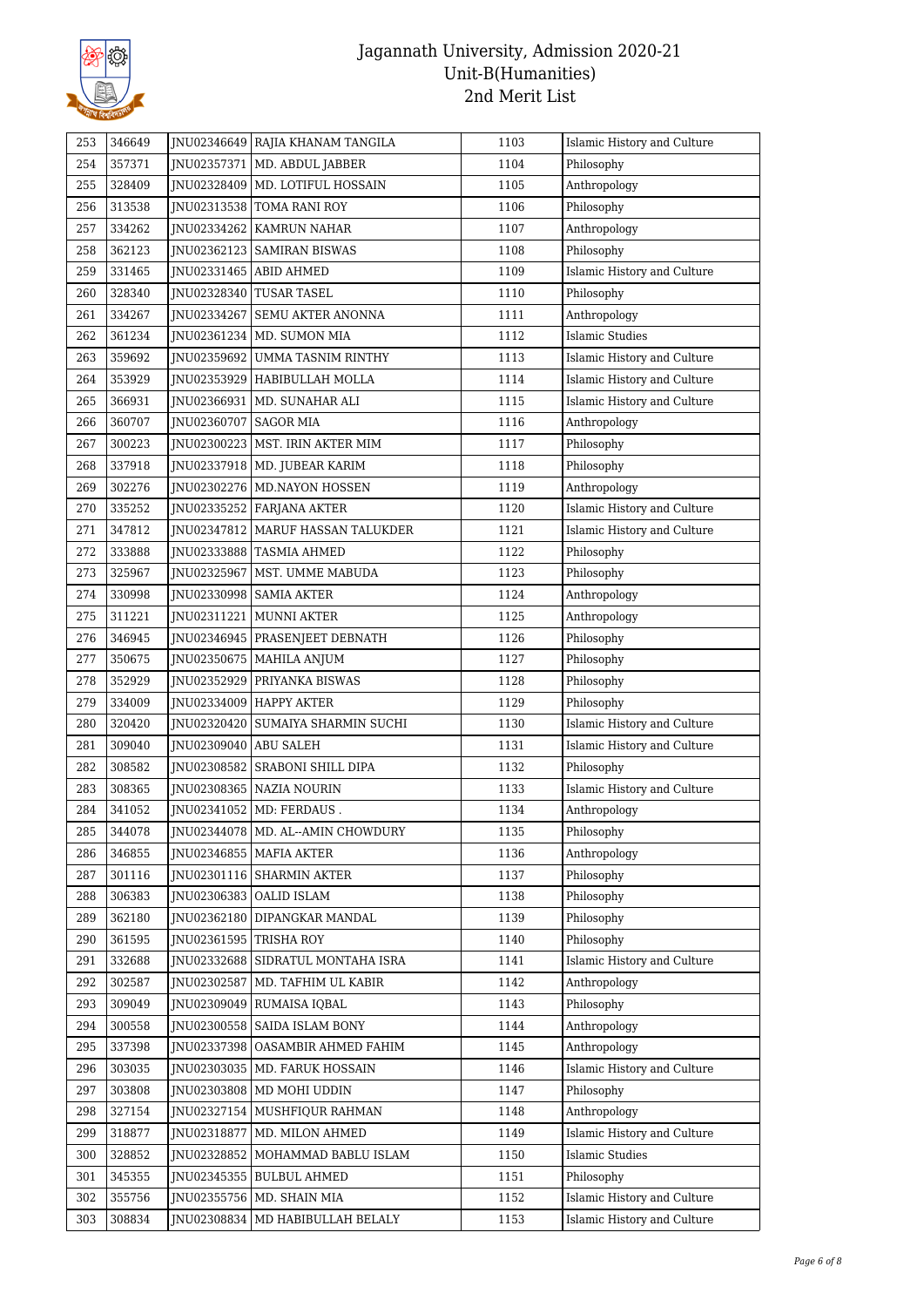

| 305 | 301032 |                           |                                       |      |                             |
|-----|--------|---------------------------|---------------------------------------|------|-----------------------------|
|     |        |                           | JNU02301032 MIMI KHATUN               | 1155 | Anthropology                |
| 306 | 327848 |                           | JNU02327848 MD. TORIKUL ISLAM         | 1156 | <b>Islamic Studies</b>      |
| 307 | 345105 |                           | JNU02345105   OMIT CHANDRA DAS        | 1157 | Anthropology                |
| 308 | 350650 |                           | JNU02350650   MD. SHUMON RANA         | 1158 | Anthropology                |
| 309 | 308353 | JNU02308353 RUPA PAUL     |                                       | 1159 | Philosophy                  |
| 310 | 341905 |                           | JNU02341905   SADIA AFRIN JOI         | 1160 | <b>Islamic Studies</b>      |
| 311 | 351299 |                           | JNU02351299   MD. SHAHIN ALAM         | 1161 | Anthropology                |
| 312 | 303476 |                           | JNU02303476   MD. NAZMUL HOSSAIN      | 1162 | Philosophy                  |
| 313 | 345455 |                           | JNU02345455 ROJ HOSSAIN               | 1163 | <b>Islamic Studies</b>      |
| 314 | 302840 |                           | JNU02302840   MD. ASHRAFUL ISLAM      | 1164 | Anthropology                |
| 315 | 334949 |                           | JNU02334949   RONY AKTER              | 1165 | Anthropology                |
| 316 | 334672 |                           | JNU02334672   SABIHA KHANDAKAR        | 1166 | Philosophy                  |
| 317 | 339222 |                           | JNU02339222   MD. TAUKIR MAHMUD       | 1167 | Anthropology                |
| 318 | 320461 |                           | JNU02320461 LABONNO AKTER             | 1168 | <b>Islamic Studies</b>      |
| 319 | 334657 |                           | INU02334657 RASME AKTER               | 1169 | Anthropology                |
| 320 | 364171 |                           | JNU02364171   MST.SABRINA AKTER       | 1170 | Philosophy                  |
| 321 | 338122 |                           | JNU02338122   MD. MUKLES MIA          | 1171 | Philosophy                  |
| 322 | 325756 |                           | JNU02325756   AHAMMAD ALI             | 1172 | Philosophy                  |
| 323 | 361430 |                           | JNU02361430   MD. SOHEL RANA SUJON    | 1173 | Philosophy                  |
| 324 | 306787 |                           | JNU02306787   MD. MUSTAK AHMED        | 1174 | Anthropology                |
| 325 | 324407 |                           | JNU02324407   NAFIUL AUNGSHU          | 1175 | Anthropology                |
| 326 | 320932 |                           | JNU02320932   PURNIMA AKTER MIM       | 1176 | Anthropology                |
| 327 | 333897 | JNU02333897   PRITIKA DAS |                                       | 1177 | Philosophy                  |
| 328 | 336394 |                           | JNU02336394 ASHRAFUL ISLAM            | 1178 | Philosophy                  |
| 329 | 331056 | JNU02331056   RIMA AKTER  |                                       | 1179 | <b>Islamic Studies</b>      |
| 330 | 300028 |                           | JNU02300028 SHUMSUNNAHAR SUCHUNA      | 1180 | <b>Islamic Studies</b>      |
| 331 | 358326 |                           | JNU02358326   SARMIN AKTER            | 1181 | Islamic Studies             |
| 332 | 353363 |                           | JNU02353363   MD. SHAHARIAR EMON      | 1182 | <b>Islamic Studies</b>      |
| 333 | 313466 |                           | JNU02313466   MST. ANIKA TAHASIM ASHA | 1183 | <b>Islamic Studies</b>      |
| 334 | 334152 |                           | JNU02334152 AFSANA AKTHER             | 1184 | Anthropology                |
| 335 | 301537 |                           | JNU02301537 SHAKIL HOSSAIN            | 1185 | <b>Islamic Studies</b>      |
| 336 | 345972 |                           | JNU02345972 ZARIN NUDAR               | 1186 | $\sf Islamic$ $\sf Studies$ |
| 337 | 311928 |                           | JNU02311928 SHORIF HOSEN              | 1187 | Anthropology                |
| 338 | 331028 |                           | INU02331028 SULTANA SARKER            | 1188 | <b>Islamic Studies</b>      |
| 339 | 353388 |                           | JNU02353388   SABIKUN NAHAR TAMANNA   | 1189 | Anthropology                |
| 340 | 358437 | JNU02358437   SUMI AKTER  |                                       | 1190 | Anthropology                |
| 341 | 341813 |                           | JNU02341813 NUSRAT JAHAN MAHMODA      | 1191 | Anthropology                |
| 342 | 331116 |                           | JNU02331116 AFRINA ANWAR              | 1192 | Anthropology                |
| 343 | 334400 |                           | JNU02334400 SUMYA AKHTER SUME         | 1193 | <b>Islamic Studies</b>      |
| 344 | 349186 |                           | JNU02349186 JANNATUL NAIM NISHAD      | 1194 | <b>Islamic Studies</b>      |
| 345 | 332836 |                           | JNU02332836 TANBIR SORIF REPON        | 1195 | <b>Islamic Studies</b>      |
| 346 | 334245 |                           | JNU02334245 AKHI AKTER MITU           | 1196 | <b>Islamic Studies</b>      |
| 347 | 308542 |                           | JNU02308542   MURSALINA TAMANNA TONNI | 1197 | <b>Islamic Studies</b>      |
| 348 | 337193 |                           | JNU02337193 MUNJUR HASAN              | 1198 | <b>Islamic Studies</b>      |
| 349 | 314693 |                           | JNU02314693   MD. RAKIBUL HASAN       | 1199 | <b>Islamic Studies</b>      |
| 350 | 315376 |                           | JNU02315376   MD. ARIFULLAH ARIF      | 1200 | Anthropology                |
| 351 | 334361 |                           | JNU02334361 FAHMIDA AFZAL PROVA       | 1201 | <b>Islamic Studies</b>      |
| 352 | 346013 |                           | JNU02346013 TONIMA HAQUE RATRI        | 1202 | Anthropology                |
| 353 | 300308 |                           | JNU02300308   SIDRATUL MUNTAHA        | 1203 | <b>Islamic Studies</b>      |
| 354 | 364031 |                           | JNU02364031 NUSRAT JAHAN SHAILY       | 1204 | <b>Islamic Studies</b>      |